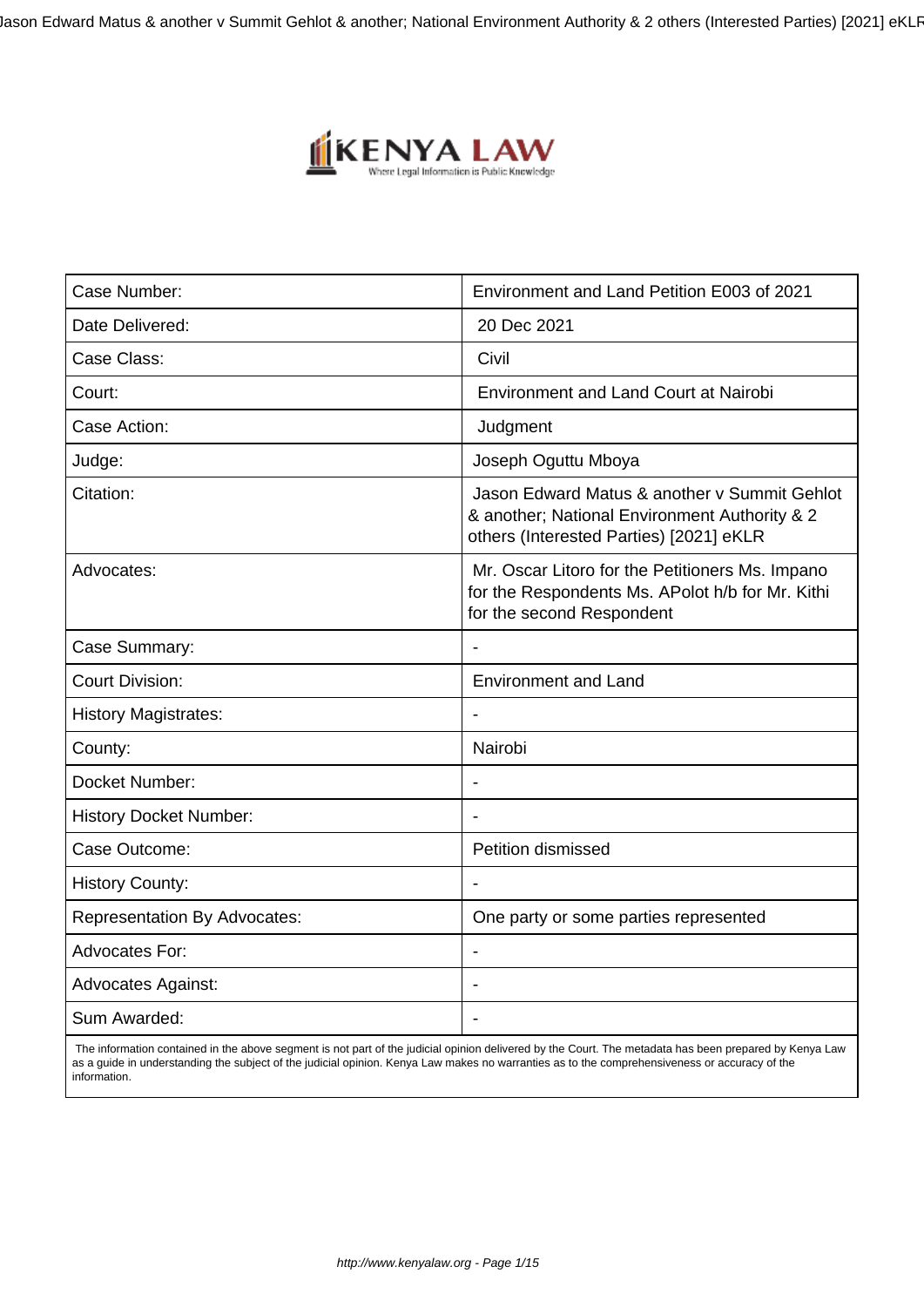# **REPUBLIC OF KENYA**

# **IN THE ENVIRONMENT & LAND COURT AT NAIROBI**

# **MILIMANI LAW COURTS**

# **ELC PETITION NO. E003 OF 2021**

| -VERSUS-   |  |
|------------|--|
|            |  |
|            |  |
| <b>AND</b> |  |
|            |  |
|            |  |
|            |  |
|            |  |

#### **JUDGMENT**

#### **INTRODUCTION**

1. Vide Further amended Petition dated  $22<sup>nd</sup>$  June 2021, the Petitioners herein have sought for the following Reliefs:

*i) A declaration that the Respondents proposed development/construction activities(including but not limited to alterations and extensions to the existing house) on the property known as LR.No.7158/148, along Bendera lane, in Upper Spring valley estate in Nairobi city county, without prior licensing and/or compliance with provisions from Environment Management and Cooperation's Act 1999, particularly, failure to carry out environment in compliance with the said environment management and coordination Act, Physical Planning Act and Bylaws, is illegal, unlawful, unconstitutional, null and void.*

*ii) A conservatory order of injunction to prevent, stop, discontinue or restrain the Respondent and/or anyone claiming under him from proceeding, implementing, carrying out construction of the proposed double story dormitory block, comprising 10 bedrooms and 10 bathrooms and a double storey multi-dwelling comprising two apartments(one on the ground floor and the other on the first floor), with three bedrooms and two bathrooms each or any such development (including but not limited to alterations and extensions to the existing house) on 0.126Acres (0.0519Ha), portion of the property known as L. R. No.7158/148 along Bendera lane in Upper Spring valley estate in the city of Nairobi, without prior compliance with the legal public participation requirements contrary to Nairobi city development ordinances and zone's regulation, 2004, developed under Physical Planning Act, part (vi) of the Environment Management and Coordination Act and the Constitution Of Kenya.*

*iii) An Order of certiorari to call, remove, deliver up to this Honorable Court and quash or revoke any decision, permits or EMCA License and/or order granted, if any, to approve the proposed double storey, multi-dwelling comprising of two apartments (one on the ground floor and the other on the first floor with three bedrooms and two bathrooms each or such development (including but not limited to alterations and extensions to the existing house) on 0.126 acres(0.0519Ha) portion of the property known as*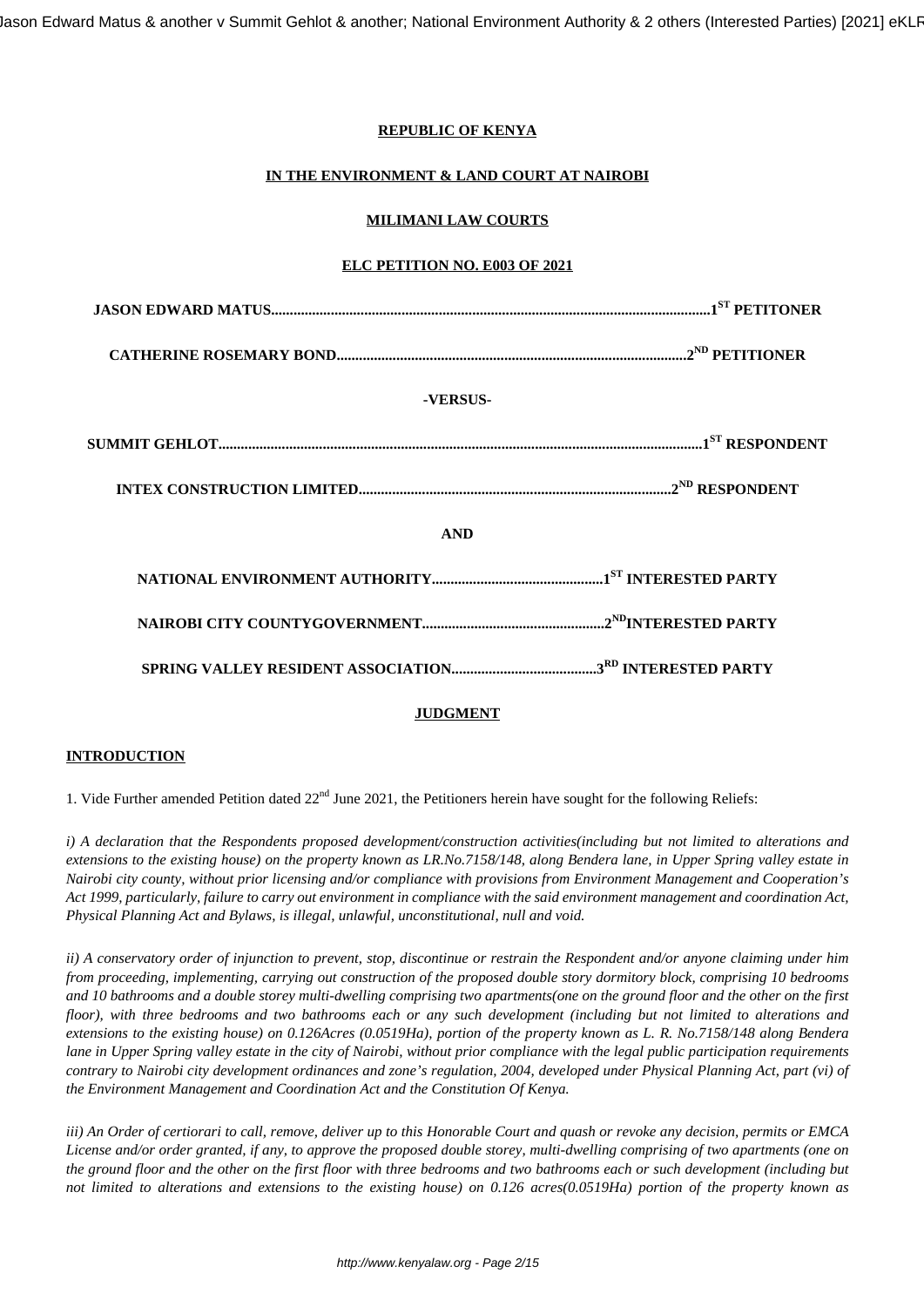*LR.No.7158/148, along Bendera lane in Upper Spring valley estate, within Nairobi City County, without prior Compliance with legal practice participation requirements contrary to Nairobi city Development Ordinance and zone's regulations, 2004, developed under Physical Planning Act, part (vi) of the Environment Management and Coordination Act and the Constitution Of Kenya.*

*iv) A conservatory Order be and is hereby issued directing demolition of the constructed double/single storey dormitory block comprising 10 bedrooms and 10 bathrooms, and a double storey multi-dwelling comprising two apartments (one on the ground floor and the other on the first floor) with three bedrooms and two bathrooms each or any such development (including but not limited to alterations and extensions to existing house) on 0.126 acres (0.0519Ha) portion of the property known as L.R. No.7158/148 along Bendera lane in Upper Spring valley estate in the city of Nairobi, without prior compliance with the legal public participation requirements contrary to Nairobi city development ordinances and zone's regulation, 2004, developed under physical planning Act, part (vi) of the environment management and coordination Act and the Constitution Of Kenya.*

*v) Cost of the further amended Petition.*

*vi) Any other relief that the Court may deem fit to grant in the circumstances of the Petition.*

2. The Further Amended Petition is supported by the Affidavit of Catherine Rosemary Bond sworn on the  $22<sup>nd</sup>$  of June 2021, but which Affidavit is stated to be in support of the Amended Petition and not otherwise.

3. On the other hand, the further amended Petition is similarly anchored and/or supported by various other Affidavits namely, The Affidavit sworn on the 1<sup>st</sup> of February 2021, 15<sup>th</sup> January 2021 and 16<sup>th</sup> of February 2021, respectively, being Affidavits, which were filed in the Petition.

4. Upon being served with the Further amended Petition, the Respondents herein, filed a Replying Affidavit, sworn by the 1st Respondent on the 22<sup>nd</sup> of October 2021 and to which the Respondents have attached a net total of 7 annextures, albeit, running into a total 121 pages.

5. On the other hand, the  $2^{nd}$  interested party filed Grounds of Opposition dated the  $8^{th}$  of March 2021, whereby same raised various, albeit numerous legal issues, including the jurisdiction of the Court to attend to/ handle the subject matter of the problem.

6. Though the rest of the interested parties were duly served, same do not appear to have filed any pleadings and/or Responses to the subjection Petition.

#### **DIRECTIONS BY THE COURT**

7. On or about the  $11<sup>th</sup>$  of May 2021, this Honorable Court(differently constituted) delivered and rendered a Ruling pertaining to and/or concerning an Application for conservatory orders, whereby the Honorable Court proceeded to render a conservatory order of injunction to restrain the proposal of the continuation of the proposed project, pending the hearing and the determination of the subject suit.

8. On the other hand, on the same date, the Court proceeded to and issued directions towards the hearing and disposal of the Petition and in this regard, the Court gave directions as concerns the filing and exchange of written submissions, which were ordered to be exchanged within a specific timeline.

#### **SUBMISSIONS BY THE PARTIES**

#### **SUBMISSIONS BY THE PETITIONERS**

9. The Petitioners herein filed their written submission the  $25<sup>th</sup>$  of November 2021, whereby same submitted as hereunder;

10. According to the Petitioners, the Honorable court herein is seized of the requisite jurisdiction to entertain and/or adjudicate upon the subject Petition, on the basis of the provisions of **articles 22,23,69,70 and 162 2(b) of the Constitution 2010,** which grant to this Honorable Court, the mandate to interrogate the Petition to and/or concerning violation of the right to clean and healthy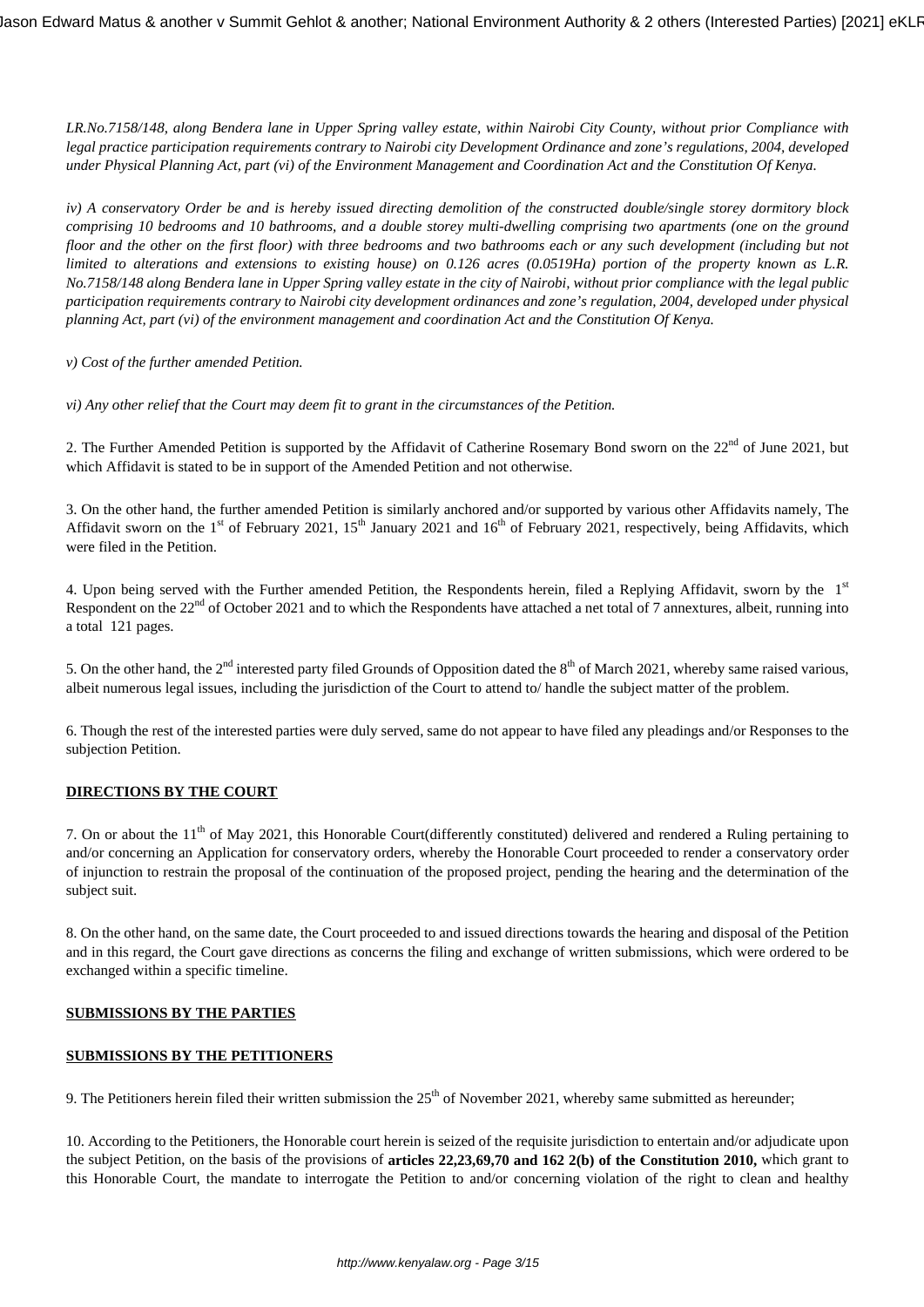#### environment.

11. It is the Petitioners further submission that the jurisdiction of the Court is further confirmed by the provisions of the Environment Act, 2011, **Sections 13(1) and (3)** which similarly underscore the scope of the Court, to hear and determine any matter related to the environment and land.

12. Owing to the foregoing, the Petitioners thus contended that any further submissions that alleged any further Court is seized of the requisite jurisdiction to hear and entertain the petition is misleading.

13. It was the Petitioners further submission that the extent and scope of this jurisdiction is well captured and stipulated under the Constitution of Kenya 2010 and therefore any Act of parliament, whether it be the Physical Planning Act, (now repealed) and replaced by Physical and Land Use Act, 2019 or the Environment Management and Coordination Act, 1999, can therefore not limit the jurisdiction of the Court.

14. Further, the Petitioners also submitted that this Court differently constituted, has rendered decisions, which have affirmed that this Court is seized of jurisdiction to hear and determine Petitions of this nature, where the right to clean and healthy environment, has been breached, violate and/or is otherwise threatened with violation.

15. Other than the foregoing, the Petitioners also submitted that the issue of jurisdiction had similarly been raised during the hearing of the Application for conservatory orders and that the Honorable court had occasioned to deal with and/or determine the jurisdictional question.

16. In the premises, it is the Petitioners humble request that the issue of Jurisdiction can no longer be reagitated before this Honorable Court and that to do so would amount to sitting on an Appeal on the decision of the Court, which granted the conservatory orders.

17. In support of the foregoing submissions, the Petitioners have quoted various cases of this Honorable Court, albeit differently constituted, including the following cases;

*a) Ahmed Bashir Abdi & Another versus The County Government of Wajir and 2 others (2020) eKLR.*

*b) West Kenya Sugar Company Limited versus Busia Sugar Company Limited and 2 others (2017 )eKLR.*

*c) Nakuru Constitutional Petition No. 13 of 2015 decision of Honorable Justice Munyao.*

*d) J. S. Muriu versus Tigoni Treasures Limited (2014) eKLR.*

18. Based on the foregoing Petitions, the Petitioners have this invited the Court to follow the well beaten path by the various judges and to thus find and hold that this Honorable court has jurisdiction to hear and determine the subject matter.

19. Other than the foregoing submissions, the Petitioners have also submitted extensively on the issue that the impugned development and/or construction has been carried out and/or undertaken without compliance with various provisions of the law, namely, **Section 58 of the Environment Management and Coordination Act (1999),** the provisions of the **Physical Planning Act** and **Nairobi city Development Ordinances and Zones Cooperation 2004,** respectively.

20. Premised on the foregoing, the Petitioners have thus averred, that the disregard and/or violations of the provisions of the law by the Respondents herein, poses a grave danger to the Petitioners rights to a clean and healthy environment and thus same ought to be averted.

21. Besides, the Petitioners have also submitted that the breaches and the violations of the provisions of the law have been aided by the  $1<sup>st</sup>$  and  $2<sup>nd</sup>$  interested parties, who have been complicit and therefore the  $1<sup>st</sup>$  and  $2<sup>nd</sup>$  interested parties are also guilty of the breach of the law, which same ought to be upheld.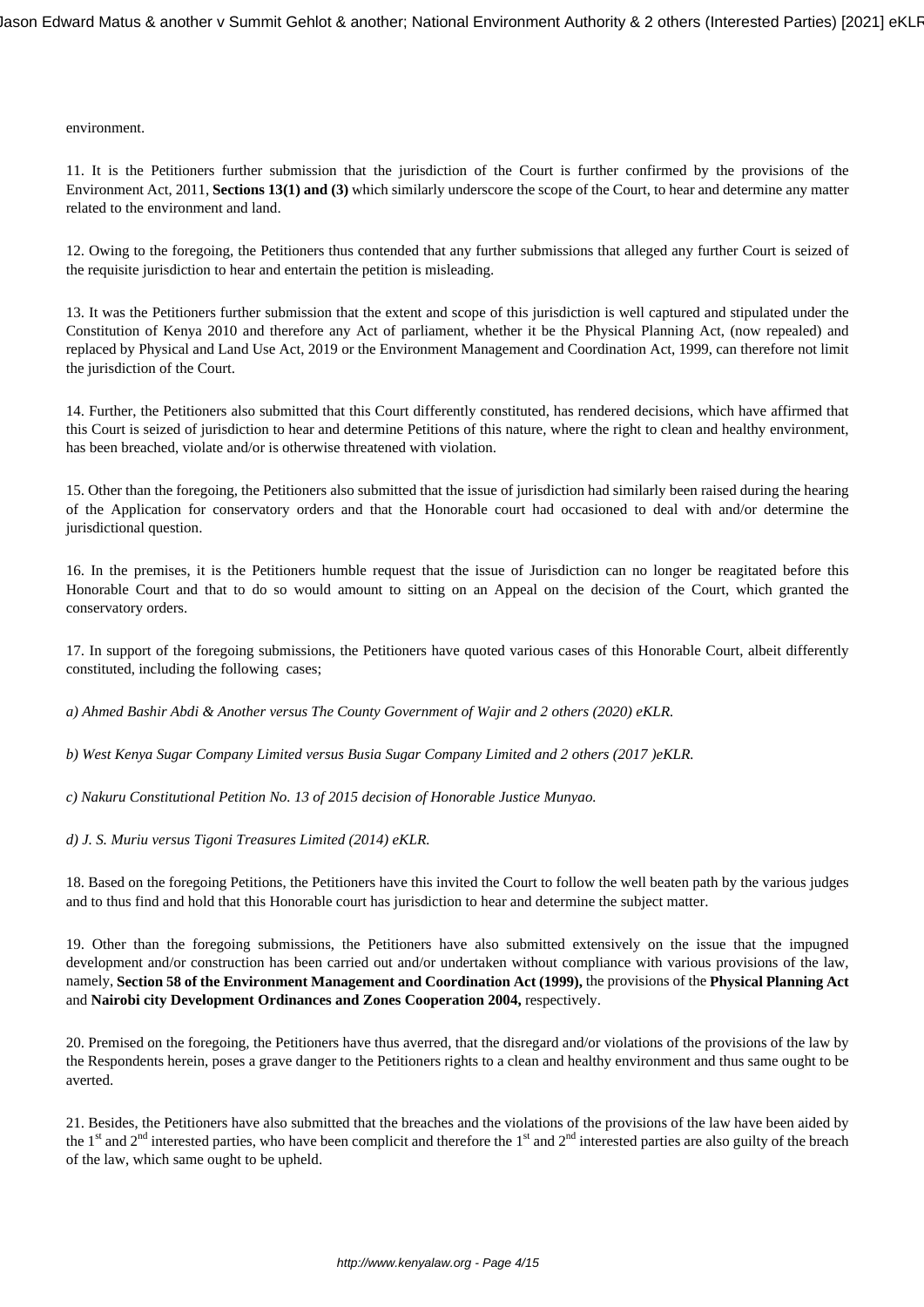22. The third aspect of the Petitioners submission relates to the fact that the Petitioners are entitled to the reliefs that have been sought at the foot of the further amended Plaints. Consequently, the Petitioners have implored the Court to grant the reliefs and therefore protect the Petitioner's plea and right to healthy environment.

23. It is also imperative to note that the Petitioners herein have also placed before the Court, a host of the case law, substantially emanating from the Environment and Land Court, on which the Petitioners seek to persuade the Court to grant the Reliefs sought.

#### **RESPONDENTS SUBMISSIONS**

24. On their part, the Respondents herein filed their submissions  $25<sup>th</sup>$  October 2021 and in respect of which the Respondents have optimized three issues for determination.

25. First and foremost, the Respondents have submitted that towards and in respect of the proposed developments, the 2<sup>nd</sup> Respondent sought and obtained the requisite approvals, licenses and/or permits both from the Nairobi city County Government and National Environment Management Authority, respectively, which therefore allowed same to commence the proposed development.

26. It is the Respondents further submission that the issuance of the said Approval and License have not been challenged before the issuing authorities.

27. Secondly, the Respondents herein have submitted that this Honorable Court is not the first port of call, to deal with and/or attend to complaints relating to the regularity, legality and/or propriety of the approvals and licenses. In this regard, the Respondents have thus contended that this Honorable Court is not the appropriate forum to approve the approvals and licenses issued to the Respondents.

28. In support of the submissions that this Honorable Court is not the right forum to challenge the licenses and various approvals which were issued to and in favor of the Respondents, same have relied on the following authorities;

*a) Michael Moragia Nyachae & Another versus Buddies Kisii Limited and 2 others (2016) eKLR.*

*b) Shiloah Investment Limited versus National Environment Tribunal and 7 others (2018) eKLR.*

*c) Kenneth Ngure Mwaura & Another versus Rubis Energy Kenya and 2 others (2021) eKLR.*

*d) Zoa Limited versus Arvind Mani and 2 others (2020) eKLR.*

29. Thirdly, the Respondents have submitted that to the extent that the  $2^{nd}$  Respondent obtained the requisite approvals, licenses and permits, same should be allowed to proceed with the proposed development, which in any event, does not contravene and/or violate the Petitioners right to clean and healthy environment, either as alleged or at all.

30. Finally, the Respondents have submitted that the subject Petition is not meritorious and therefore same ought to be dismissed.

31. In any event, the Respondents have further submitted that the Petitioners herein have not exhibited and/or established the manner in which the proposed development, has interfered with and/or otherwise violated the Petitioners right to a clean and healthy environment in terms of **Articles 42 and 70 of the Constitution (2010).** Consequently, it has been submitted that the Petitioners have thus failed to meet and/or satisfy the burden of proof placed upon them under the law.

# **SECOND INTERESTED PARTIES SUBMISSIONS**

32. On her part, the 2<sup>nd</sup> interested party herein has submitted that the issue pertaining to the approvals issued by her to and in favor of the 2nd Respondent is governed by the provisions of the Physical and Land Use Act (2019), and particularly the provisions of **Section 61** thereof, which provides and/or enumerates the procedure that must be complied with in the event that someone is aggrieved and/or dissatisfied by the grant and/or refusal to grant her approval.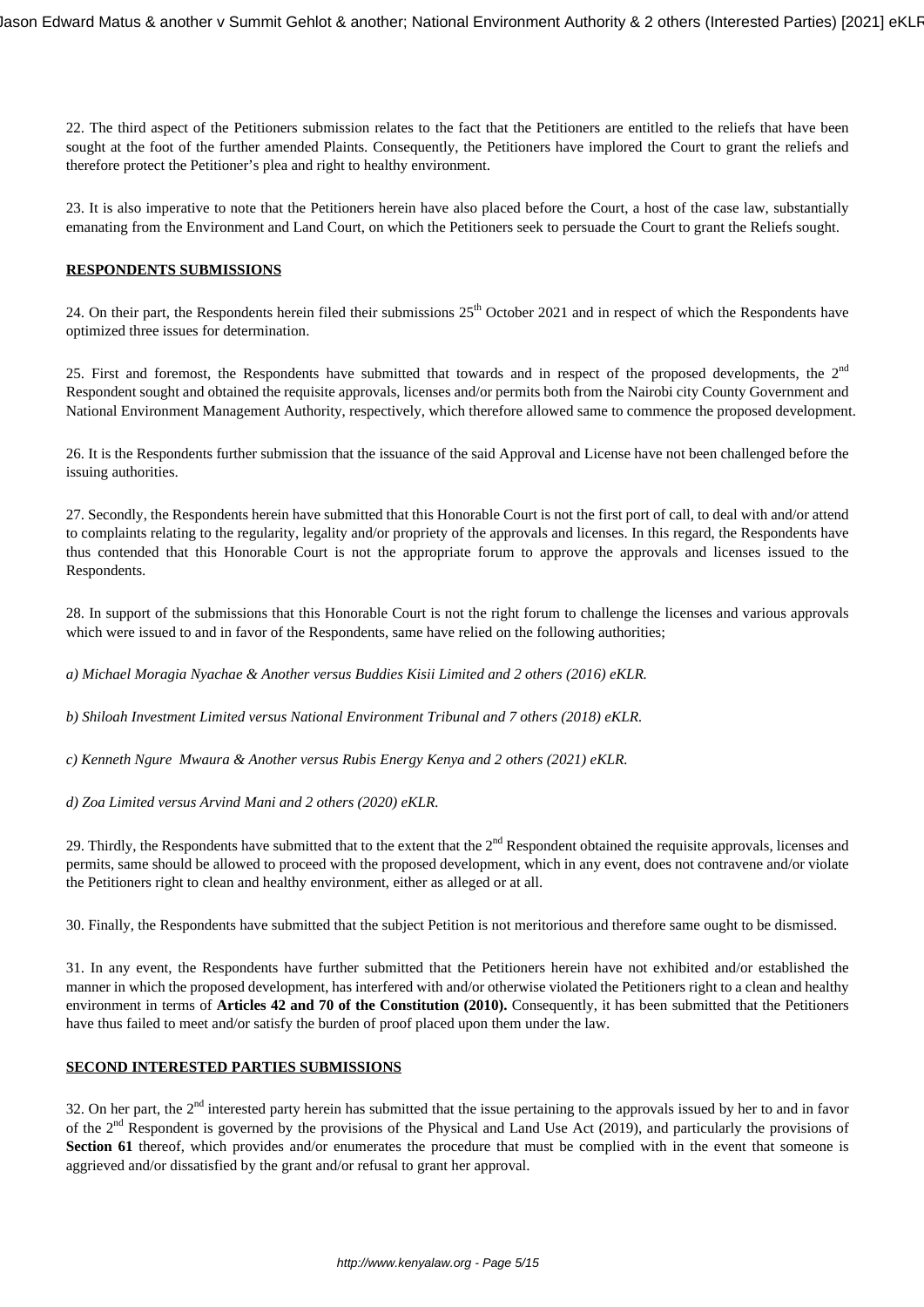33. In this regard, the  $2<sup>nd</sup>$  interested party has therefore submitted that the Honorable Court is not seized of Jurisdiction to entertain and/or adjudicate upon the subject dispute, which essentially ought to have been filed before the bodies established under the provisions of **Section 61 of the Physical and Land Use Act, 2019** and **Section 129 of the Environment Management and Coordination Act, 1999.**

34. In support of the foregoing submissions, the  $2<sup>nd</sup>$  interested party has invited the Court to take into account the decisions in the case of;

### *a. Republic versus The Attorney General & Another ex-parte Eart Konza Ranching and Farming Cooperative Society Limited (2018) eKLR.*

*b. Owners of Motor Vessel Lilian S versus Caltex Oil Kenya limited (1989) eKLR.*

*c. Equity Bank Limited versus Bruce Mutie Mutuku T/A Diani Tour Travels (2016) eKLR.*

*d. Phoenix of EA Assurance Company Limited versus S.M Thiga T/A Newspaper Service (2019) eKLR.*

35. Based on the foregoing decisions, the 2<sup>nd</sup> interested party, has therefore contended that the Honorable Court has no jurisdiction to entertain and/or adjudicate upon the subject matter, either in the manner sought or at all.

# **ISSUES FOR DETERMINATION**

36. Having reviewed and considered the totality of the pleadings, responses, documents as well as the submissions filed by and/or on behalf of the various parties, I am of the considered view that the following issues are germane for determination;

#### *i) Whether the Petition herein is competent and/or supported by a competent Supporting Affidavit complaint.*

*ii) Whether this Court is the appropriate forum to interrogate and/or adjudicate on the subject dispute or better still whether this Court is seized of the requisite jurisdiction.*

**iii)** *Whether the Petitioners are entitled to the Reliefs sought at the foot of the further amended Petition.*

### **ANALYSIS AND DETERMINATION**

#### **ISSUE NUMBER ONE**

### *Whether the Petition herein is competent and/or supported by a competent Supporting Affidavit complaint.*

37. The subject Petition, namely, the further amended Petition dated the  $22<sup>nd</sup>$  of June 2021, has been filed or amounted by and on the behalf of the two Petitioners, who have contended that the development by the Respondent within Upper Spring valley estate in the city of Nairobi, is bound to violate, infringe upon and/or otherwise breach their fundamental right to a clean and a healthy environment.

38. Having filed the Petition, it was incumbent upon the Petitioners herein to file a Supporting Affidavit to support the further amended Petition or otherwise have filed on behalf of the Petitioners, a sworn Affidavit, albeit, with the authority of the core position.

39. In respect of the further amended Petition, it is common ground that the Supporting Affidavit and the various previous Affidavits were sworn by the  $2<sup>nd</sup>$  Petitioner herein, allegedly and on behalf of the  $1<sup>st</sup>$  Petitioner.

40. Suffice it to say that where an Affidavit is sworn for and on behalf of the core Petitioner and/or core Plaintiff, the core Petitioner on whose behalf the Affidavit is said to be sworn, is obligated to execute and/or assign an authority to that effect and that authority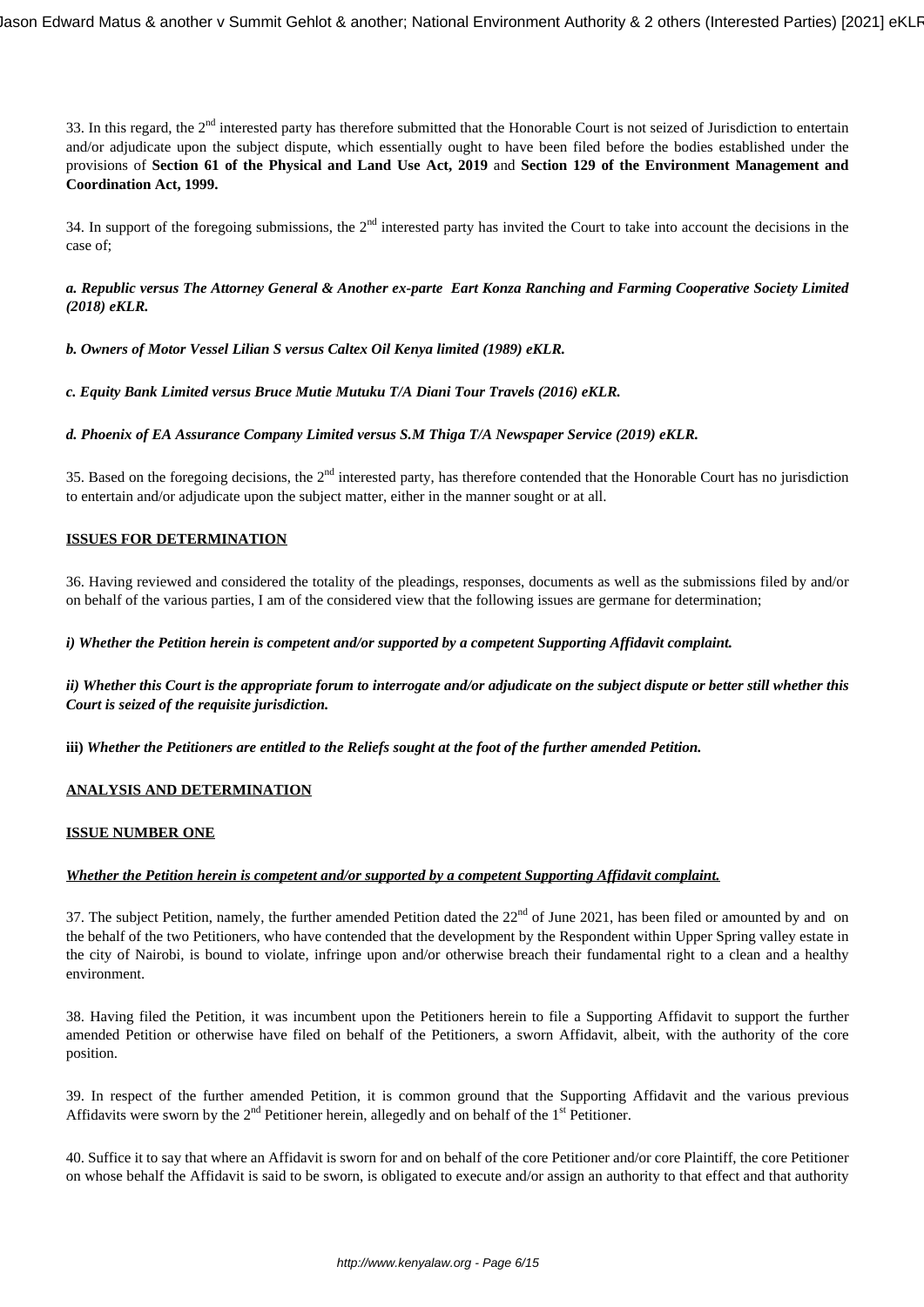ought to be filed with the pleadings, in this case, the Petition or the further amended Petition.

41. However, in respect of the further amended Petition, it is important to note that though the Affidavit attached thereto is said to have been sworn with the authority and on the behalf of the 1<sup>st</sup> Petitioner, but such authority has not been exhibited, attached and/or filed in accordance with the law.

42. Consequently, and in this regard, I find and hold that the Affidavit of the further amendment **(***which itself refers to the amended plaint and not otherwise*), has only been sworn on behalf of the 2<sup>nd</sup> Petitioner and not otherwise. In this regard, the Petition by and/or on behalf of the  $2<sup>nd</sup>$  Petitioner is therefore devoid of any supporting Affidavit or at all.

43. In view of the foregoing, it is my humble finding and holding that the Petition and/or the further Petition, on behalf of the  $2<sup>nd</sup>$ Petitioner is incompetent then thus a nullity *ab initio.*

44. In support of the foregoing holding, it is imperative to take recognizance of the provisions of **Order 1 Rule 13 of the Civil Procedure Rules 2010** which provide as hereunder:

#### *"13. Appearance of one of several plaintiffs or defendants for others [Order 1, rule 13.]*

*(1) Where there are more plaintiffs than one, any one or more of them may be authorized by any other of them to appear, plead or act for such other in any proceeding, and in like manner, where there are more defendants than one, any one or more of them may be authorized by any other of them to appear, plead or act for such other in any proceeding.* 

#### *(2) The authority shall be in writing signed by the party giving it and shall be filed in the case."*

45. The foregoing provisions of the law speaks to and/or concerns an instance and/or instances where there are several Plaintiffs and/or Defendants, but suffice it to note that the said provisions are also relevant to constitutional Petitions and same have been embodied in the **Constitution Of Kenya (Protection of Rights and Fundamental Freedoms) Practice and procedure Rules 2013.**

46. Consequently, it is my further holding that the said provisions apply to and should therefore be complied with while filing constitutional Petition where there are one or more Petitioners and Constitutional parties, while the subject case not exempted.

47. In any event, compliance with the foregoing provisions of the law is meant to ensure that any party whose name is added and/or contained in legal proceedings is duly aware of the institution and/or commencement of the said civil proceedings and/or Petition.

48. On the other hand, compliance with the said provisions of the law is also meant to avert and/or obviate, instances where names of parties are added into proceedings, in this case the Petition, albeit without the knowledge and/or the blessings of the party whose name has been added.

49. Secondly, it is also common ground that the Affidavit in support of the further amended Petition as well as the previous Affidavits which have been relied upon by the 2<sup>nd</sup> Petitioner herein, were all sworn and/or taken and/sworn at Montgomery County, Maryland in the United States of America, which is not a commonwealth country.

50. Owing to the fact that the said supporting Affidavit was taken outside the commonwealth, the provisions of **Section 88 of the Evidence Act chapter 80 Laws of Kenya,** therefore ought to have been complied with.

51. My reading of the foregoing provision of the law drives me to the conclusion that, any document that is taken or made and sworn in the United Kingdom and which is generally subvisible before the England Court of Justice, would be admissible in the court of Kenya without proof of authentication or submission of the public body or the Commissioner of Oath from whom the document was taken.

52. To the contrary, where the document or Affidavit was not sworn in the commonwealth countries, the United States of America not being a common wealth country, the proof of such Affidavit and/or declaration in the United States of America must therefore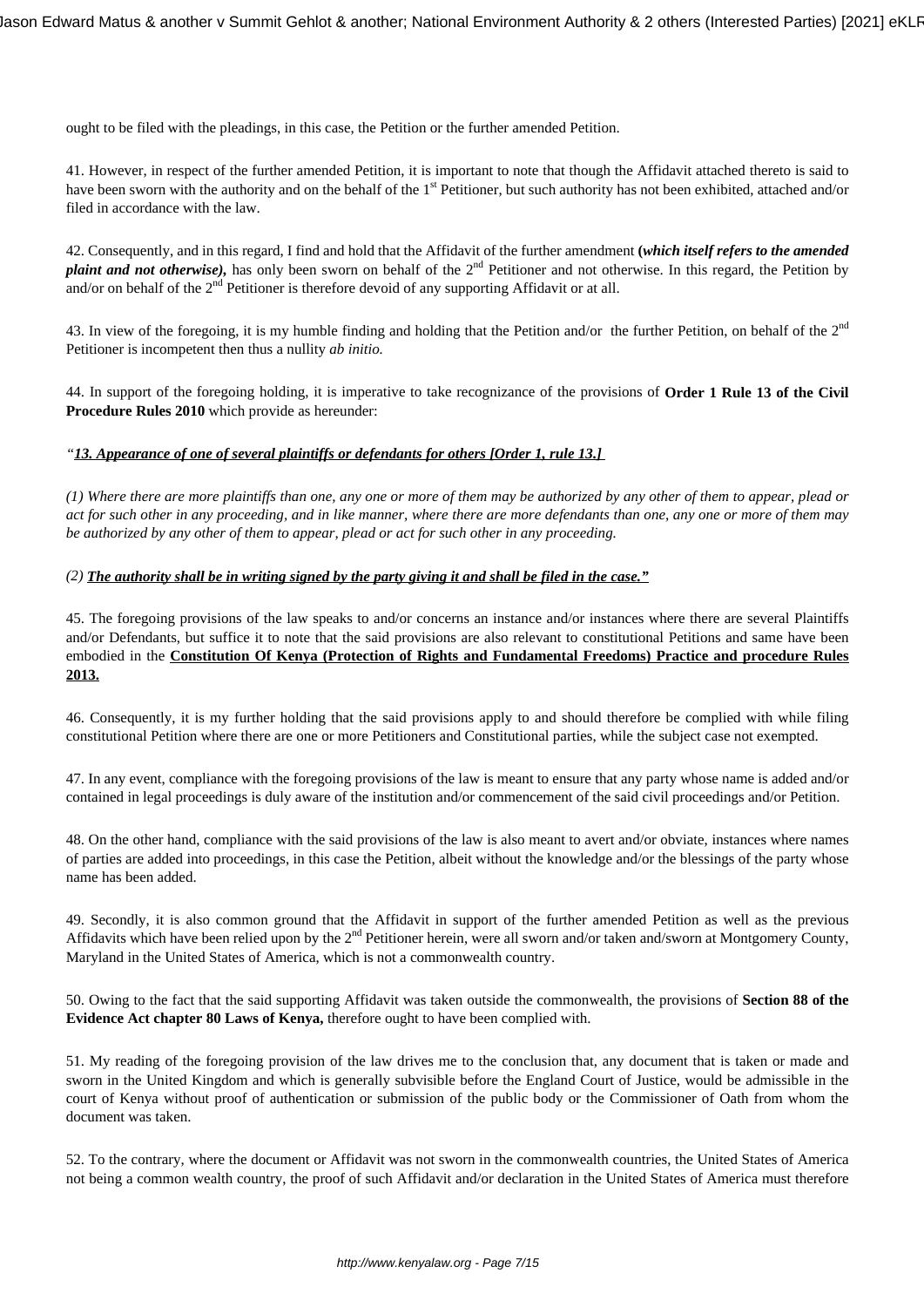be verified by an Affidavit and/or signature of the notary public must be legalized.

53. Be that as it may the Affidavit in support of the further amended Petition though taken and/or sworn at Montgomery County, Maryland, United States of America, the execution thereover has not been verified by an Affidavit, certificate or otherwise.

54. On the other hand, the signature of the notary public, before whom the Affidavit was taken and/or sworn has similarly not been legalized, either as required under the law or at all.

55. Consequently, it is my finding and holding that the Affidavit in support of the further amended Petition, is therefore invalid and unlawful, to the extent that same is in breach of a substantive position of the law, namely, the provisions of **Section 88 of the Evidence Act chapter 80 of the Laws Of Kenya.**

56. For clarity, the provisions of **Section 88 of the Evidence Act, Laws Of Kenya** provides as hereunder:

*"88. When any document is produced before any court, purporting to be a document which, by the law in force for the time being in England, would be admissible in proof of any particular in any Court of Justice in England, without proof of the seal or stamp or signature authenticating it, or of the judicial or official character claimed by the person by whom it purports to be signed–*

*(a) the court shall presume that such seal, stamp or signature is genuine, and that the person signing it held, at the time when he signed it, the judicial or official character which he claims in such document; and*

*(b) the document shall be admissible for the same purpose for which it would be admissible in England."*

57. In support of the foregoing legal provision, I am minded to adopt and reiterate the position of the law as captured in the case of **Techno Service Ltd vs Nokia International Oy-Kenya & 3 others [2020] eKLR** where the Court observed as hereunder*;*

*"18. Techno further opposed the application on the ground that the affidavit in support of the application was sworn before a Notary but that there was no evidence before court that the said Notary had the power to carry out the purported notarial act, in other words the notary's signature was not legalized.*

*19. Justice A. G. Ringera (as he then was) in the case Pasatificio Lucio Garofalo SPA v Security & Fire Equipment Co & Another (2001) eKLR considered affidavits sworn outside the Commonwealth and stated:*

*"....it follows that the affidavit in the instant case which was taken in Napoli, Italy, has to be proved by affidavit or otherwise to have been taken by a Notary Public in Italy and that the signature and seal of attestation affixed thereto was that of such Notary Public. There is no such proof here. It may very well be that the certificates in Italian and the other writing in Italian was meant to do that. However, as there was no translation of the same into English-which is the official language of the High Court-this Court cannot and will not know the position."*

*20. The learned judge made the above statement after finding that Section 88 of the Evidence Act permitted, as admissible in the Kenyan Court, documents which were admissible in the English court. The learned judge proceeded to find, as stated above, that for any documents from a non-commonwealth country, such as the subject affidavit in this matter, needed to have the Notary's signature and seal attesting proved or authenticated by affidavit or otherwise.*

*Techno was right to argue that the affidavit of Cynthia Randall was sworn before a Notary public, Amber L. Brazier, in the state of Washington but there was no authentication of that Notary. That objection by Techno is accordingly upheld."*

58. Thirdly, it is also imperative to note that the annextures in support of the three sets of Affidavits which the  $2<sup>nd</sup>$  Petitioner has adopted and relied upon in terms of paragraph 2 of the Affidavit sworn on the  $22<sup>nd</sup>$  of June 2021, have not been serialized with the annextures and stamp of the Advocate and/or notary public before whom the Affidavit was notarized or at all.

59. Suffice it to say, that there has been an attempt to comply with the serialization, before one George Wandati, Advocate and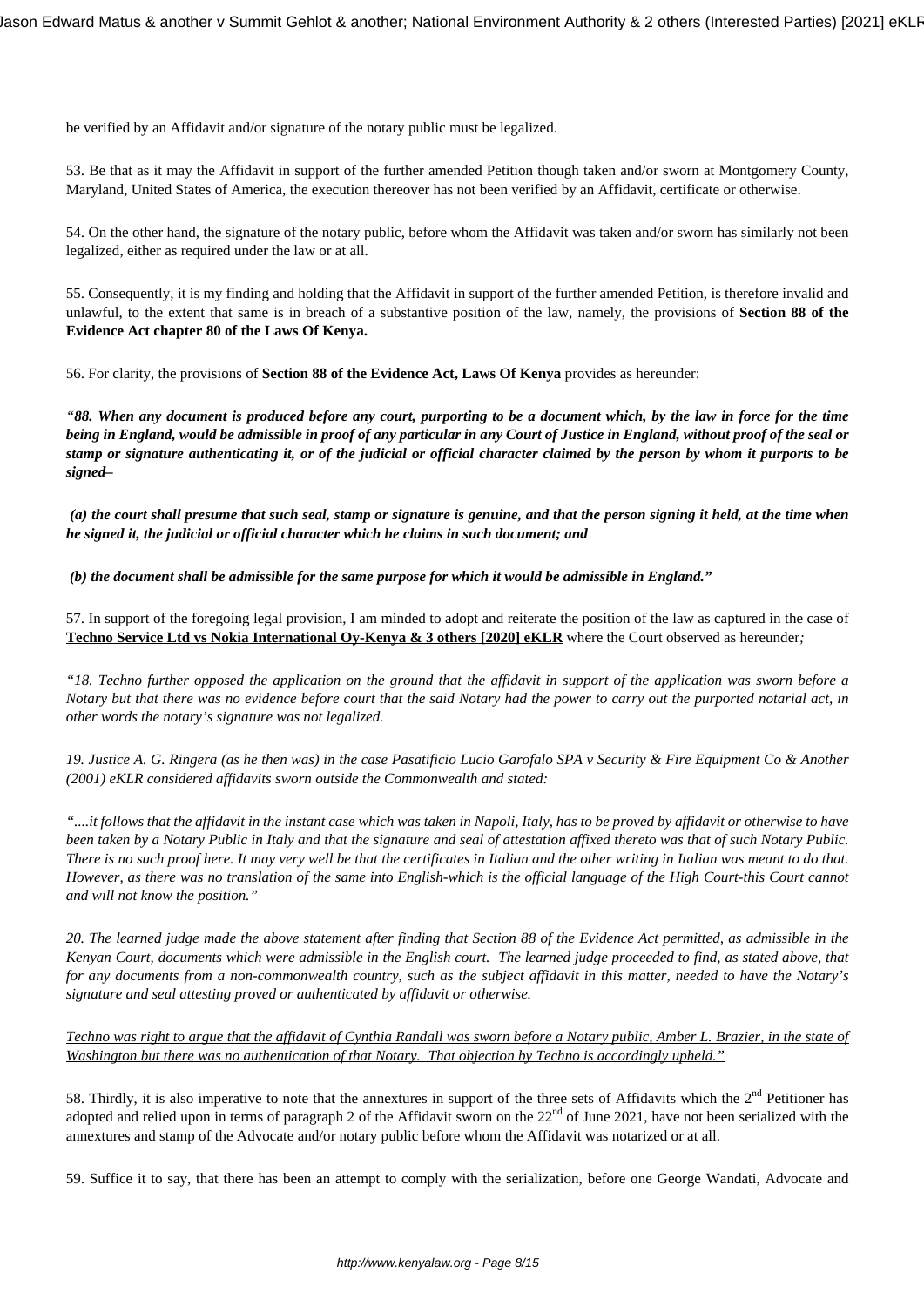Commissioner for Oaths, but it is also important to note that the said Advocate did not attest and/or commission the relevant Affidavit to which the annextures are attached, and neither were the purported annextures introduced to him by the deponent, who was resident at Montgomery County, Maryland as at the  $22<sup>nd</sup>$  of June 2021.

60. In my humble view the annextures and/or exhibits attached to an Affidavit, for purposes of use in judicial proceedings, are to be serialized under the seal of the Commissioner and/or notary public, before whom the Affidavit is sworn/notarized and not otherwise.

61. It is similarly my finding and holding that where the Affidavit and/or declaration is taken and/or sworn before a particular Commissioner for Oaths and/or notary public, a different Advocate before whom the Affidavit was not sworn cannot seal the annextures.

62. In view of the foregoing, it is my finding and holding that the annextures that have been attached to the Affidavit in support of the further amended Petition, are therefore incompetent. Consequently, same be and are hereby expunged.

63. In support of the foregoing position, it is imperative to revisit and take cognizance of the provisions of **Rule 9 of the Oaths and Statutory Declaration rules,** made pursuant to the **Oaths and Statutory Declarations Act, Chapter 15 Laws Of Kenya.**

64. For ease of reference the provisions of Rule 9 (Supra) are as hereunder:

*"All exhibits to affidavits shall be securely sealed thereto under the seal of the commissioner, and shall be marked with serial letters of identification."*

65. On the other hand, I also beg to adopt the decision in the case of **Bosongo Medical Hospital & Another versus Mainstream Welfare Association and others [2016] eKLR** whereby the Honorable Court observed as hereunder;

 *"Although the point was not taken up by the plaintiffs the court has a duty to uphold the sanctity of the record noting that this is a court of record. Before the court is a replying affidavit with annextures which are neither marked nor sealed with commissioner's stamp. Are they really exhibits" I do not think so and they cannot be properly admitted as part of the record. I expunge the exhibits and in effect that renders the replying affidavit incomplete and therefore the same is also for rejection as without the annextures it is valueless. This should serve as a wakeup call to practitioners not to be too casual when processing documents for filing as it could be extremely costly to them or their clients as crucial evidence could be excluded owing to counsels or their assistants lack of attention and due diligence."*

66. In view of the foregoing tripartite observations, in terms of the foregoing paragraphs, I am disposed to and do hereby strike out the Affidavit in support of the further amended Petition. Consequently, the further amended Petition would remain bare and same therefore becomes incompetent, invalid and void.

67. In coming to the foregoing conclusion, I am alive to the provisions of **Article 159(2) of the Constitution,** but nevertheless it is imperative to take cognizance of the Decision of the Five- bench court of Appeal in the case of **Mumo Matemu Vs. Trusted Society of Human Rights Alliance & 5 Others Civil Appeal No. 290 of 2012 [2013]eKLR** whereby the Honorable Court of Appeal observed as hereunder;

*"In our view it is a misconception to claim, as it has been in recent times with increased frequency, that compliance with rules of procedure is antithetical to Article 159 of the Constitution and the overriding objective principle under Section 1A and 1B of the Civil Procedure Act (Cap 21) and Section 3A and 3B of the Appellate Jurisdiction Act (Cap 9). Procedure is also a handmaiden of just determination of cases."*

# **ISSUE NUMBER TWO**

*Whether this Court is the appropriate forum to interrogate and/or adjudicate on the subject dispute or better still whether this Court is seized of the requisite jurisdiction.*

68. As pertains to the second issue herein, I propose to breakdown same into three subheadings as hereunder: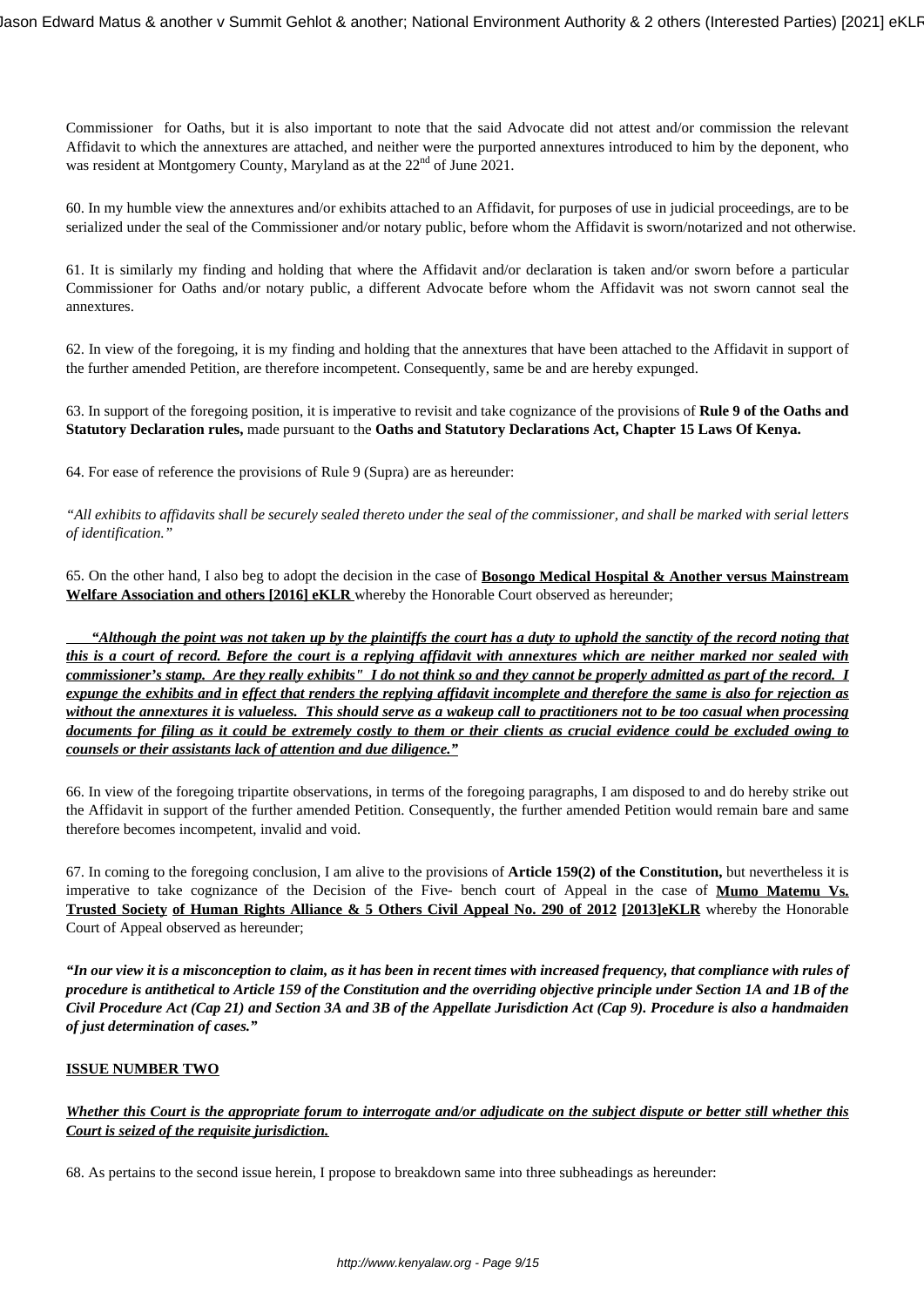*a. Whether the issue of jurisdiction was dealt with by the Court at the time of rendition and/or delivery of the Ruling in the respect of the Application.*

*b. Whether this Honorable Court has jurisdiction to entertain the subject Petition.*

*c. Whether this Honorable Court is the correct forum to deal with and/or attend to the Petitioners' Complaints.*

#### **a.) Whether the issue of jurisdiction was dealt with by the Court at the time of rendition and/or delivery of the Ruling in respect of the Application.**

69. The Petitioners' Advocate has contended and/or submitted that the issue of jurisdiction before this Honorable Court to entertain and/or Adjudicate the subject Petition was raised and was canvassed before the Court during the hearing of the Application for conservatory orders.

70. It is the Petitioners further submission that the said issue having been raised before the said Court, same is therefore assumed to have been dealt with and/or disposed of at the interlocutory stage.

71. In the premises, it is the Petitioners submission that the issue of jurisdiction cannot be gone into and/or reagitated afresh before this Honorable Court at this stage.

72. To the contrary, the Respondent has submitted that the issue of jurisdiction, though raised before the Court during the hearing of the Application for conservatory orders, same was not dealt with and/or disposed of by the Court in terms of the Ruling delivered on the  $11<sup>th</sup>$  of May 2021.

73. Owing to the divergent positions taken by the Advocates for the respective parties, I was obligated to peruse and indeed perused the Ruling of the Honorable Court delivered on the  $11<sup>th</sup>$  of May 2021.

74. In the course of reading the Ruling under reference, I established that indeed the issue of jurisdiction was raised before the said Court and indeed the Court mentioned the issue of jurisdiction in terms of paragraph 2, which is a reproduction of the Respondents submission but the Court however did not render itself on the said jurisdictional question.

75. To my mind, the Honorable Court remained silent on the critical issue of jurisdiction and in this regard, I find and hold that the silence of the Court does not constitute nor is it tantamount to admission of such a central issue.

76. Besides, I further find and hold that silence on an issue of jurisdiction or failure to determine such an issue, does not by itself confer the Court with jurisdiction.

77. In support of the foregoing pronouncement, I adopt and restate the position elucidated in the decision in the case of **Francis Ndahebwa Twala versus Ben Nganyi [2018] eKLR** where the Court confronted with a similar scenario held as hereunder;

*"Accordingly, I come to the conclusion that I have no jurisdiction to hear and determine this appeal. I down my tools and proceed to strike out the appeal herein for being fatally incompetent, with an order that each party shall bear their own costs of this appeal. This order on costs is informed by the fact that this important point that has led to the striking out of the appeal and which ought to have been canvassed by the parties was never mentioned by either of the parties' Advocates yet it is a jurisdictional issue and as jurisdiction cannot be conferred on the court by the parties' silence or ignorance, this court was duty bound to determine it."*

78. I come to the conclusion that, the issue of jurisdiction though ventilated before the Court at the interlocutory stage, same was not disposed of and/or determined.

79. Consequently, and in view of the foregoing, the question of jurisdiction remains alive, potent and thus deserving of determination by this Honorable Court.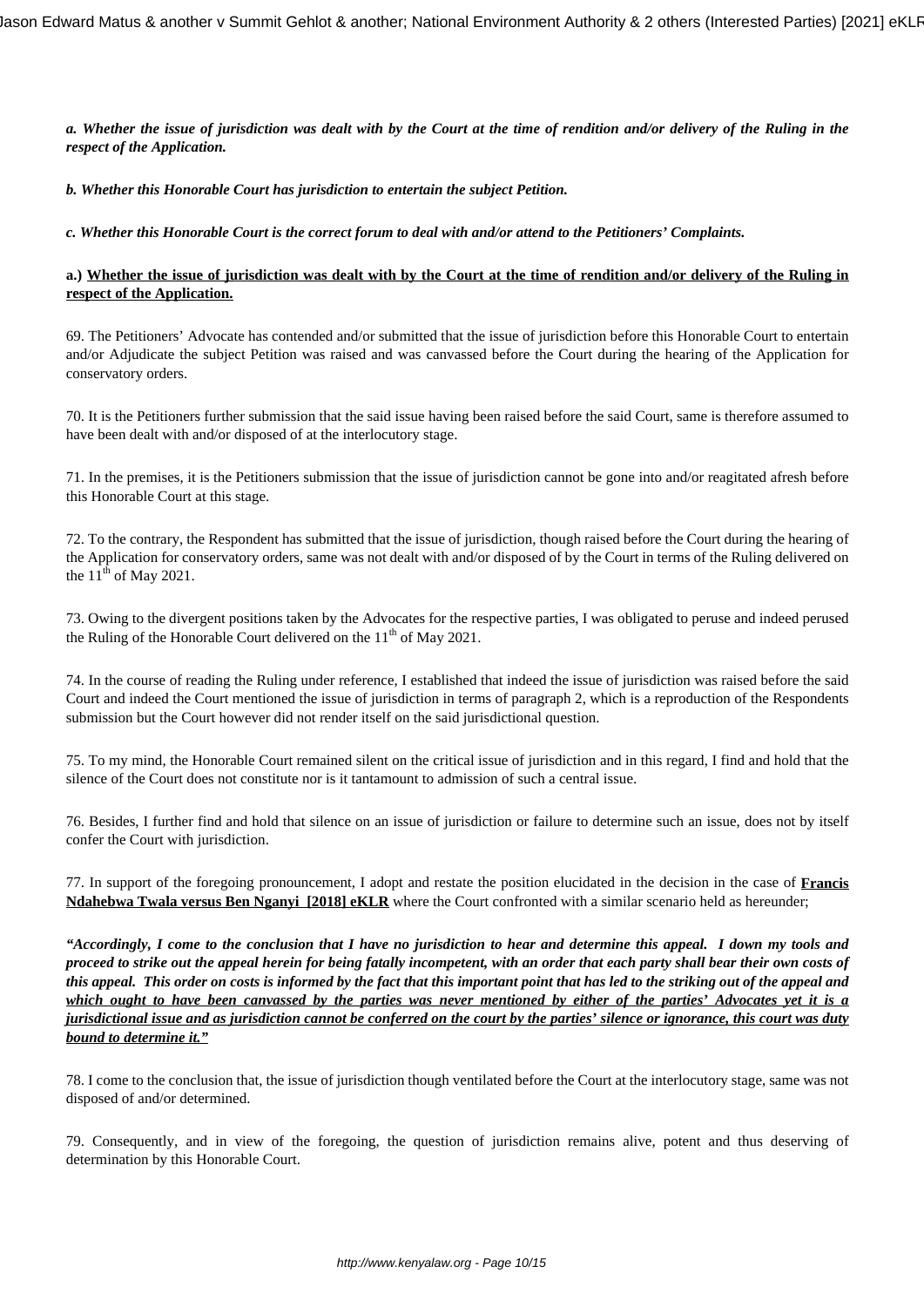80. In support of the foregoing proposition, I adopt and restate the position of law as enunciated in the decision in the case of **Kakuta Maimai Hamisi versus Peris Pesi Tobiko and two others [2013] eKLR** where the Court observed as hereunder;

*"Having already found that jurisdiction stands on a higher, firmer and more peremptory position than procedural rules, we can only reiterate that it goes to the very heart of substantive validity of court processes and determinations and certainly does not run afoul the substance-procedure dichotomy of Article 159 of the Constitution."*

#### **b.) Whether this Honorable Court has jurisdiction to entertain and/or adjudicate upon the subject Petition.**

81. As pertains to whether or not this Honorable Court has jurisdiction to address and/or attend to the subject dispute, it is important to take note of the following provisions, namely;

*i. Article 42, 69, 70 & 162 (2)(b) of the Constitution of Kenya, 2010.*

*ii. Section 13 of the Environment and Land Court Act, 2011.*

*iii. Section 3(3) & 3(5) of the Environmental Management & Coordination Act, 1999 (2015).*

82. I must say that from the reading of the fore-cited provisions, this Honorable Court is conferred and/or vested with both Original and Appellate Jurisdiction to hear all disputes pertaining to and/or concerning Environmental Planning and Protection, Climate Issues, Land use Planning, Title, Tenure, Boundaries, Rates, Rents, Valuation, Minerals and other Natural Resources.

83. It is also imperative to take cognizance of the provision of **Section 13 (3) of the Environment and Land Court Act, Number 19 of 2011,** which provides as hereunder;

*"(3) Nothing in this Act shall preclude the Court from hearing and determining applications for redress of a denial, violation or infringement of, or threat to, rights or fundamental freedom relating to a clean and healthy environment under Articles 42, 69 and 70 of the Constitution."*

84. In my humble view, this Honorable Court has and is seized of the requisite Jurisdiction to entertain and/or adjudicate upon the subject dispute. In this regard, I share the sentiments of the learned Judges of the Environment and Land Court, whose decisions I have alluded to and which form part of the forceful and indeed persuasive submissions that were rendered by and on behalf of the Petitioners Counsel herein and which submissions I have reproduced extensively herein before.

85. Suffice it to say, that as pertains to the Jurisdiction, I can do no better than to reproduce the decision of the Supreme Court in **Samuel Kamau Macharia vs Kenya Commercial Bank (2012) eKLR,** the import of which I have referred to in the earlier paragraphs.

86. On the other hand, I also beg to echo the sentiments of the Court of Appeal in the decision in the case of **Esther Gachambi Mwangi vs Samuel Mwangi Mbiri (2013) eKLR,** where the Court observed as hereunder;

"As was stated in the **Owners of the Motor Vessel "Lillian S" v. Caltex Oil (Kenya) Ltd 1989 KLR 1, jurisdiction is everything.** *Without it, a court has no power to take one more step. In the Matter of Advisory Opinions of the Supreme Court under Article 163(3) of the Constitution, Constitutional Application No. 2 of 2011; the Supreme Court noted that The Lillian 'S' case [1989] KLR 1] establishes that "jurisdiction flows from the law, and the recipient-Court is to apply the same, with any limitations embodied therein. Such a Court may not arrogate to itself jurisdiction through the craft of interpretation, or by way of endeavours to discern or interpret the intentions of Parliament, where the wording of legislation is clear and there is no ambiguity…"*

#### **c.) Whether this Honorable Court is the correct forum to deal with and/or attend to the Petitioners complaints.**

87. Having found and held that this Honorable Court is conferred and/or clothed with both Original and Appellate Jurisdiction in respect of all, if not, most of the Reliefs sought, the critical question that should therefore be answered, is whether in such a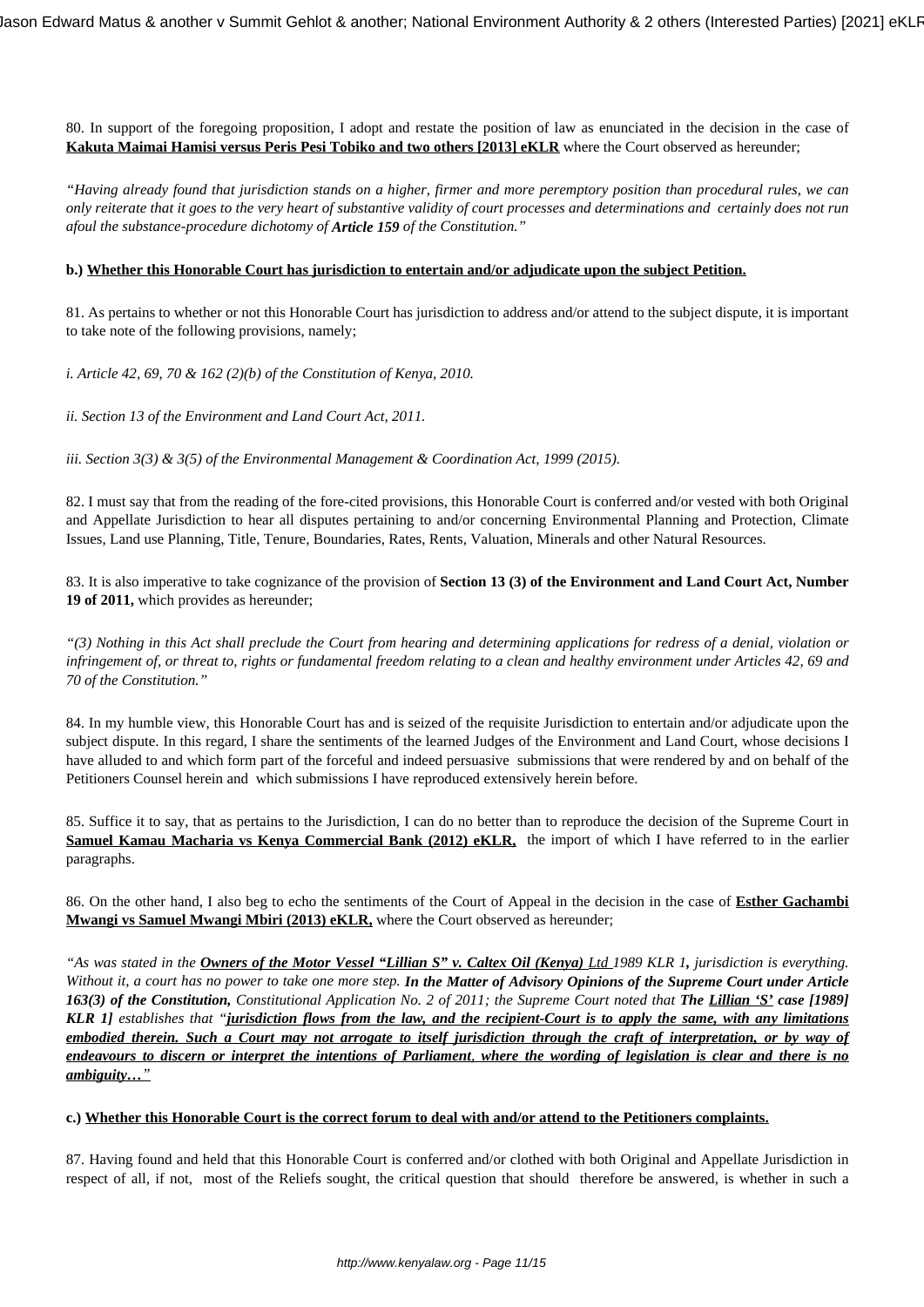scenario the Honorable Court should exercise and/or assume original jurisdiction.

88. On the other hand, the flipside question would thus be what happens to the Appellate jurisdiction of this Honorable Court, in the event the Honorable Court assumes Original Jurisdiction. Clearly, the Court cannot exercise both jurisdictions, that is, Original and Appellate, simultaneously, and in my humble view, one aspect of Jurisdiction must no doubt give way for the other.

89. Further, it is my humble opinion that like in disputes under the Environmental Management and Coordination act, 1999 (2015), where this Honorable Court is the final Appellate Court, it would deprive any aggrieved party of the undoubted Right of Appeal. In this regard, this Honorable Court would have restricted and/or otherwise diminished the Claimants' Constitutional Rights of access to justice, particularly, the Right of Appeal.

90. I further hold the opinion, the right to access to justice, under Article 48 of the Constitution, 2010, envisages a scenario where a litigant or a citizen, can be able to exhaust all the level of appeals provided for and/or sanctioned under the law. Consequently, this Court while exercising the choice whether to assume the original Jurisdiction or defer same to a statutory body so established, the Honorable Court should be minded to provide the latitude for Appeal.

91. In any event, I wish to state that even where the Honorable Court has both the Original and Appellate Jurisdiction, it does not mean that the Honorable court therefore must render the established statutory agencies and/or bodies irrelevant and/or dysfunctional.

92. In my humble view, a balance must be struck so as to facilitate ordered functioning within the bodies that are conferred with certain statutory mandates and to ensure that same achieve the purpose of their creation and existence.

93. In this regard, I adopt and rely on the Decision of the Court of Appeal in the case of **Kibos Distillers Limited & 4 Others vs Benson Ambuti & 3 Others (2020) eKLR,** where the Honorable Court held as hereunder;

*"Further, I observe that the jurisdiction of the ELC is appellate under Section 130 of EMCA. The ELC also has appellate jurisdiction under Sections 15, 19 and 38 of the Physical Planning Act. An original jurisdiction is not an appellate jurisdiction. A court with original jurisdiction in some matters and appellate jurisdiction in others cannot by virtue of its appellate jurisdiction usurp original jurisdiction of other competent organs. I note that original jurisdiction is not the same thing as unlimited jurisdiction.* 

*A court cannot arrogate itself an original jurisdiction simply because claims and prayers in a petition are multifaceted. The concept of multifaceted claim is not a legally recognized mode for conferment of jurisdiction to any court or statutory body.*

*In addition, Section 129 (3) of EMCA confers power upon the NET to inter alia exercise any power which could have been exercised by NEMA or make such other order as it may deem fit. The provisions of Section 129 (3) of EMCA is an all-encompassing provision that confers at first instance jurisdiction upon the Tribunal to consider the prayer Nos. 1, 7, 8, 9 and 10 in the petition. It was never the intention of the Constitution makers or legislature that simply because a party has alleged violation of a constitutional right, the jurisdiction of any and all Tribunals must be ousted thereby conferring jurisdiction at first instance to the ELC or High Court."*

94. In my humble view and guided by the foregoing decision, I must advocate for exercise of judicial restraint by this Honorable Court in this kind of matters and thus allow the established constitutional and statutory bodies, if any, to appropriate, exercise and carry out their extensive mandate in accordance with enabling statutes, before assuming Jurisdiction in the event upon the lodgment of Appeals, where appropriate.

95. As pertains to the second limb of this issue, which is essentially grounded on the Doctrine of Exhaustion, it is important that Claimants and/or litigants knowing of the existence of alternative dispute resolution mechanism, should proceed to and exhaust same before approaching the Honorable Court.

96. In this regard, I share the strong position that the Honorable Court must be the Forum of the last call and not the Port of first call. Consequently, I beg to exercise deference to the other statutory bodies which have been created with other Statutes and other as pertained to specific instances.

97. In support of the foregoing position, I am compelled to take guidance in the case of **Geoffrey Muthinja Kabiro v Samuel**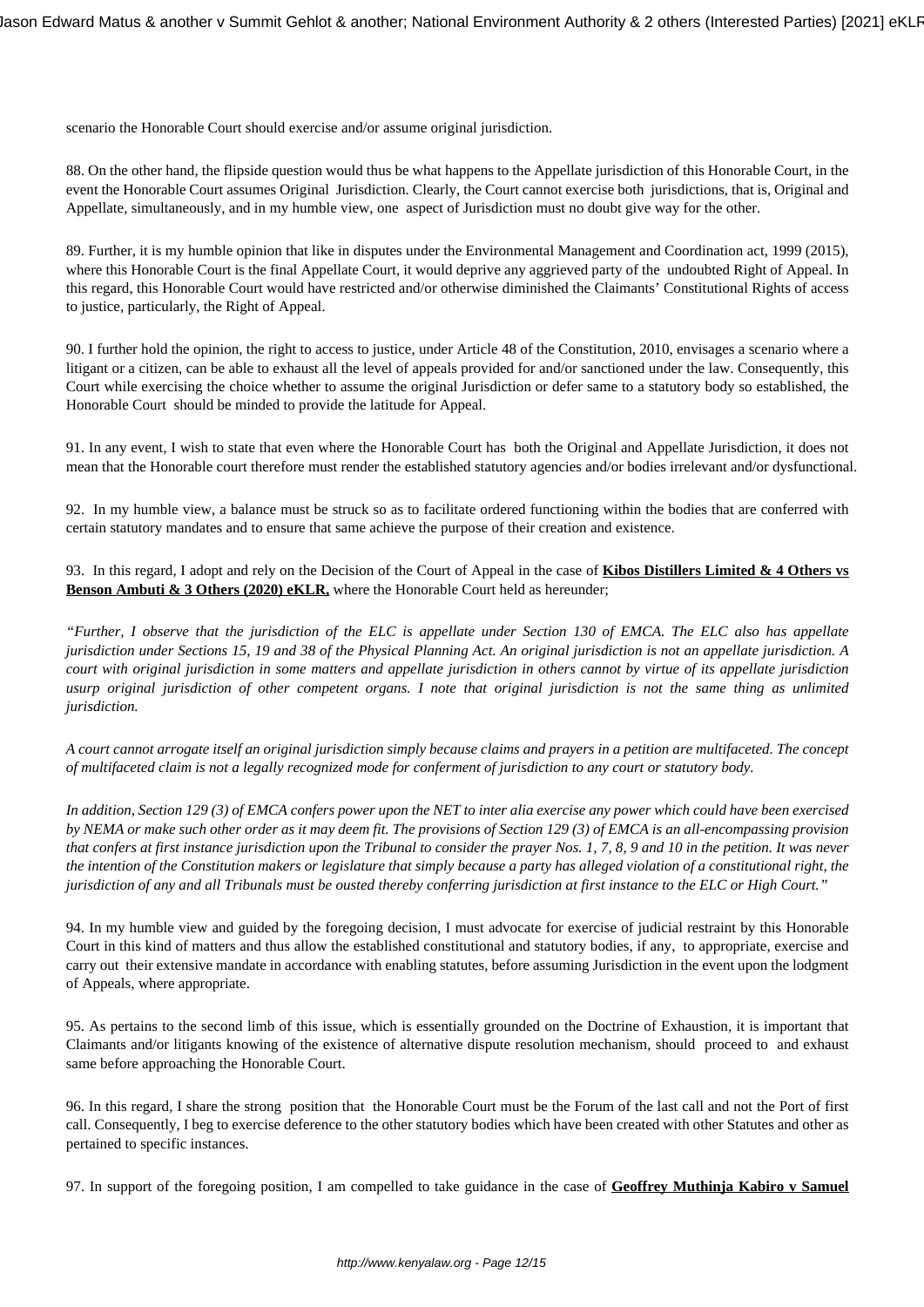#### **Muguna Henry (2015) eKLR,** where the Honorable Court held as hereunder;

*"It is imperative that where a dispute resolution mechanism exists outside courts, the same be exhausted before the jurisdiction of the courts is invoked. Courts ought to be the fora of last resort and not the first port of call the moment a storm brews within churches, as is bound to happen. The exhaustion doctrine is a sound one and serves the purpose of ensuring that there is a postponement of judicial consideration of matters to ensure that a party is first of all diligent in the protection of his own interest within the mechanisms in place for resolution outside of courts. This accords with Article 159 of the Constitution which commands Courts to encourage alternative means of dispute resolution."*

98. On the other hand, an argument may well be raised, and indeed same has previously been raised that under the provisions of Articles 22, 48 and 258 of the Constitution, 2010, any aggrieved party has a right or access to court and that the said rights are unlimited and thus the Doctrine of Exhaustion constitutes a clog and/or fetter to the enjoyment of the constitutional rights.

99. But, it must remembered that Alternative Dispute Resolution Process, is anchored in the Constitution. Consequently, it behooves all and sundry to read the Constitution in a harmonious manner, and thus ensuring that the Constitutional provisions complement each other and not otherwise.

100. In support of the foregoing observation, I am fortified by the decision of the Supreme Court in **Re The Matter of Kenya National commission of Human Rights, Supreme Court Ref. No. 1 of 2012 [2014] eKLR** where the Supreme Court underscored the Principle of harmonious and/or wholistic interpretation of the Constitution and held as hereunder;

*"But what is meant by a 'holistic interpretation of the Constitution"' It must mean interpreting the Constitution in context. It is the contextual analysis of a constitutional provision, reading it alongside and against other provisions, so as to maintain a rational explication of what the Constitution must be taken to mean in light of its history, of the issues in dispute, and of the prevailing circumstances. Such scheme of interpretation does not mean an unbridled extrapolation of discrete constitutional provisions into each other, so as to arrive at a desired result."*

101. Be that as it may, to the Proponents of the said school of thought, it is sufficient to take note of the observation by the Court of Appeal in the Decision in the case of **Bethwel Allan Omondi Okal vs Telcom (K) Limited (founder) & 9 Others (2017) eKLR,** where the Court held as hereunder;

*"The Appellant might want to argue that he has a constitutional right of access to justice, and we agree that he does, but the High Court and this Court have pronounced themselves many times to the effect that a party must first exhaust the other processes availed by other statutory dispute resolution organs, which are by law established, before moving to the High court by way of constitutional petitions. See International Centre for Policy and Conflict & 4 others vs The Hon. Uhuru Kenyatta and others, Petition No. 552 of 2012, and Speaker of National Assembly vs Njenga Karume [2008] 1KLR 425."*

102. In my humble view, despite the fact that this Court has jurisdiction in terms of the provisions of **Sections 13(1) and (3) of the Environment and Land Court act (2011) Act** as read together with **Section 3(3) of the Environment Management and Coordination Act (1999),** however I find and hold that this Court is not the appropriate forum to challenge the approvals, licenses and the permits issued by the  $1<sup>st</sup>$  and  $2<sup>nd</sup>$  interested parties.

### **ISSUE NUMBER THREE**

#### *Whether the Petitioners are entitled to the Reliefs sought at the foot of the further amended Petition.*

103. Vide the Further Amended Petition, the Petitioners herein have sought for various reliefs and same were reproduced at the onset of the subject judgment.

104. In view of the foregoing, I am not minded to produce the Reliefs again, but it is important to note that Reliefs (i) and (iii) are reliefs which are well provided for and captured vide the provisions of **Sections 61 (3) and (4) of the Physical and Land Use Planning Act 2019** which provides as hereunder;

*"(3) An applicant or an interested party that is aggrieved by the decision of a county executive committee member regarding an*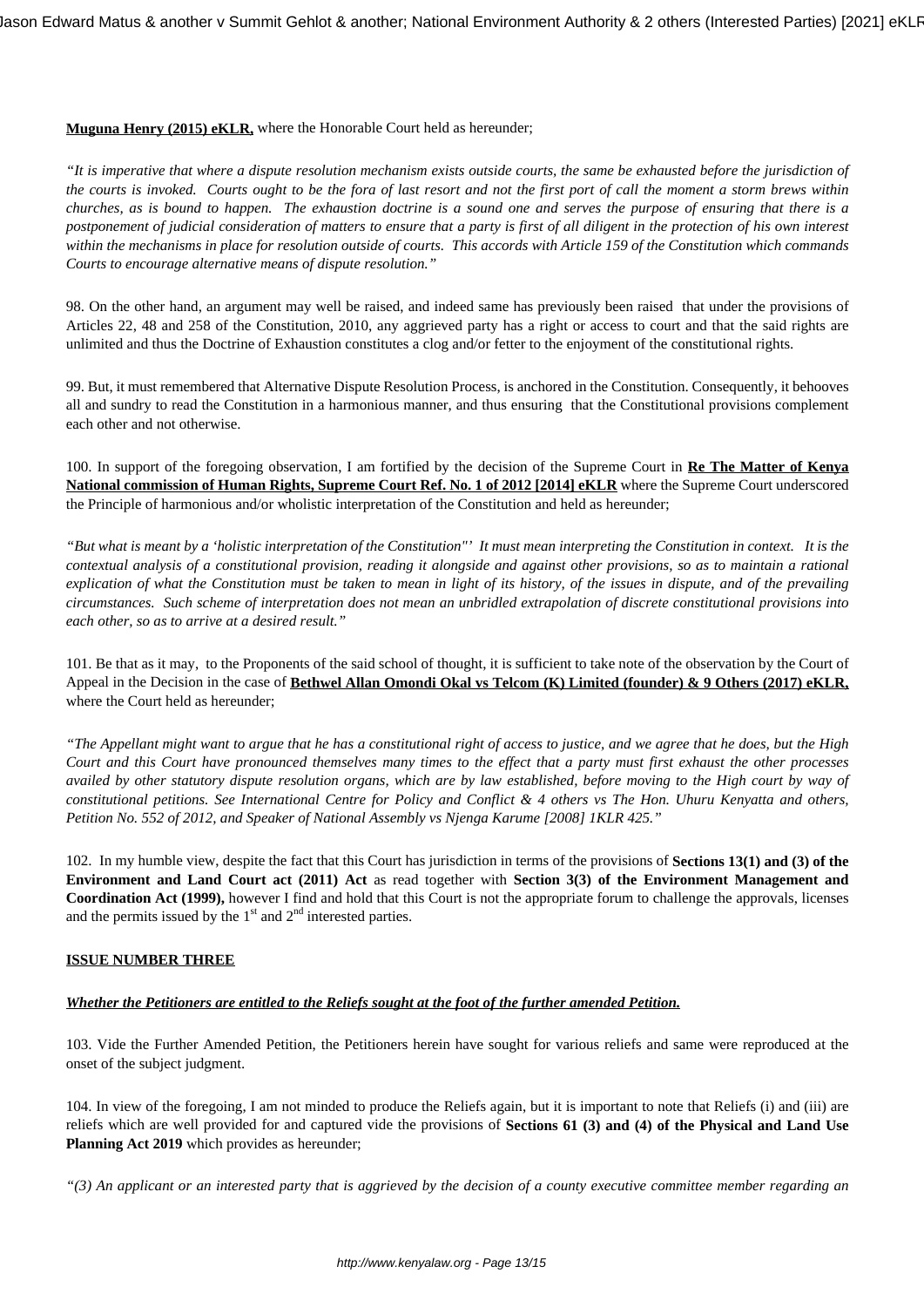*application for development permission may appeal against that decision to the County Physical and Land Use Planning Liaison Committee within fourteen days of the decision by the county executive committee member and that committee shall hear and determine the appeal within fourteen days of the appeal being filed.* 

*(4) An applicant or an interested party who files an appeal under sub-section (3) and who is aggrieved by the decision of the committee may appeal against that decision to the Environment and Land Court."*

105. The other relevant provisions are found in **Section 129 of the Environment Management and Coordination Act, 1999,** which provide as hereunder;

# *"129. Appeals to the Tribunal*

*(1) Any person who is aggrieved by—* 

*(a) a refusal to grant a licence or to the transfer of his licence under this Act or regulations made thereunder;* 

*(b) the imposition of any condition, limitation or restriction on his licence under this Act or regulations made thereunder;*

*(c) the revocation, suspension or variation of his licence under this Act or regulations made thereunder;* 

*(d) the amount of money which he is required to pay as a fee under this Act or regulations made thereunder;* 

*(e) the imposition against him of an environmental restoration order or environmental improvement order by the Authority under this Act or regulations made thereunder, may within sixty days after the occurrence of the event against which he is dissatisfied, appeal to the Tribunal in such manner as may be prescribed by the Tribunal.* 

*(2) Unless otherwise expressly provided in this Act, where this Act empowers the Director-General, the Authority or Committees of the Authority to make decisions, such decisions may be subject to an appeal to the Tribunal in accordance with such procedures as may be established by the Tribunal for that purpose.* 

*(3) Upon any appeal, the Tribunal may—* 

*(a) confirm, set aside or vary the order or decision in question;* 

*(b) exercise any of the powers which could have been exercised by the Authority in the proceedings in connection with which the appeal is brought; or* 

*(c) make such other order, including an order for costs, as it may deem just.* 

*(4) Upon any appeal to the Tribunal under this section, the status quo of any matter or activity, which is the subject of the appeal, shall be maintained until the appeal is determined."*

106. Finally, as pertains to the Reliefs seeking Conservatory orders of injunction in line with prayer (ii) and (iii)(aa) of the Further Amended Petition, I wish to point out that conservatory orders are granted during the interlocutory proceedings and not after plenary trial and/or in the final determination, in the manner sought by the Petitioners herein. For clarity, the Ruling of this Court rendered on the  $11<sup>th</sup>$  of May 2021, disposed of the claim for conservatory orders.

107. In the premises, the conservatory orders which have therefore been sought at the foot of the Further amended Petition are therefore misconceived, ill advised and thus legally untenable.

108. In support of the foregoing observation, I adopt and re-echo the decision of the Supreme Court in the case of **Gitareu Peter Monya versus Dickson Mwenda Kithinji [2014] eKLR**, where the Court observed at paragraph 86 as hereunder;